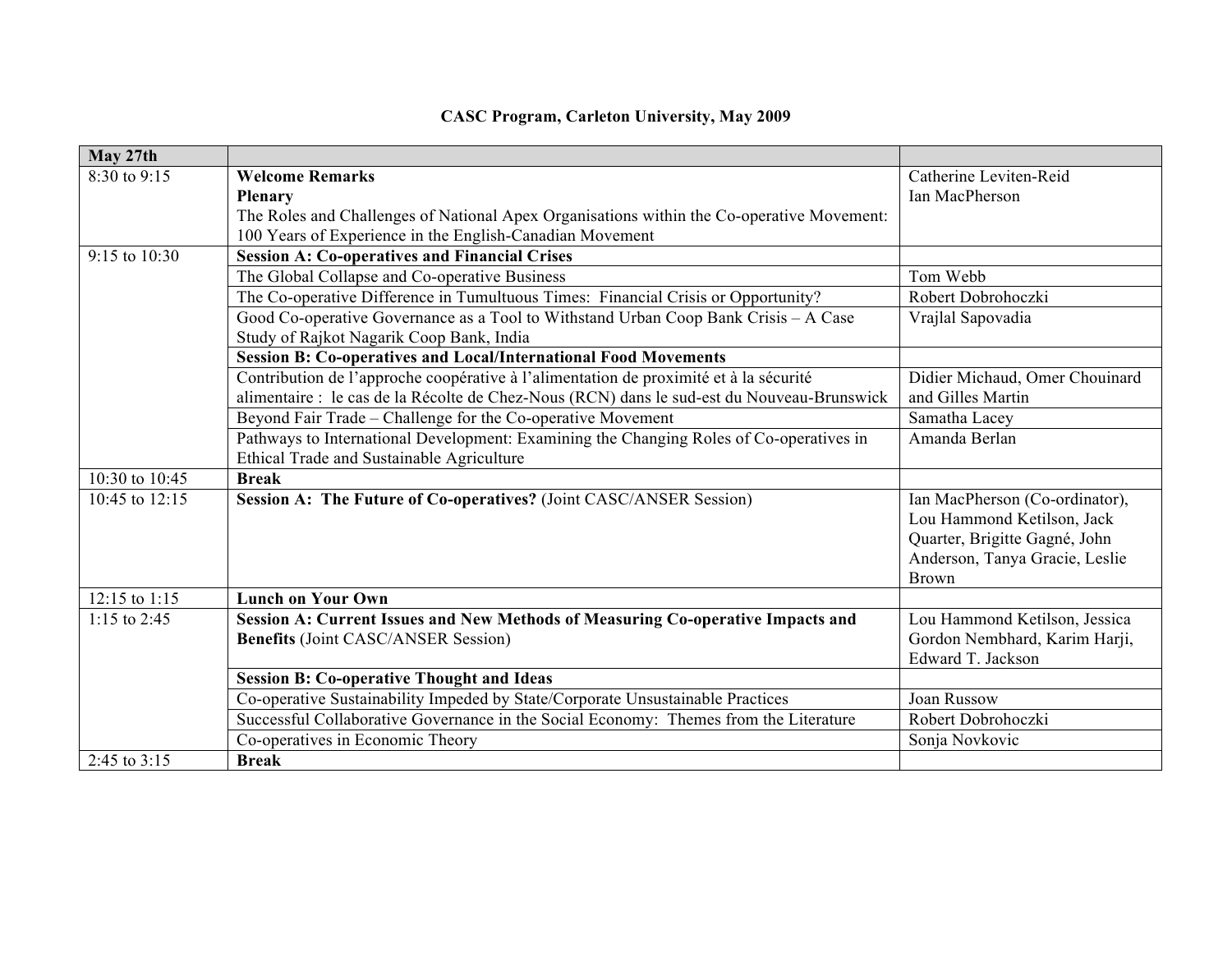| 3:15 to 4:45     | <b>Session A: Co-operatives and Community or Regional Development</b>                                                                 |                                  |
|------------------|---------------------------------------------------------------------------------------------------------------------------------------|----------------------------------|
|                  | Self-determination in Action: The Entrepreneurship of the Northern Saskatchewan Trappers                                              | Isobel Findlay                   |
|                  | Association                                                                                                                           |                                  |
|                  | Co-operation in the North: Understanding the Lack of Co-operatives in the Yukon                                                       | Doug Lionais and Kim Hardy       |
|                  | Contribution de l'économie sociale dans le dévelopment territorial des Îles Lamèque et Miscou                                         | Omer Chouinard, André Leclerc,   |
|                  | en Acadie du Nouveau-Brunswick                                                                                                        | Maurice Beaudin, Pricette        |
|                  |                                                                                                                                       | Donovou-Vinagbe and Gilles       |
|                  |                                                                                                                                       | Martin                           |
|                  | <b>Session B: Co-operatives and New Roles in Community Life</b>                                                                       |                                  |
|                  | The Role of Co-operative Enterprise in the Social Economy of Repulse Bay, Nunavut                                                     | Jennifer Alsop                   |
|                  | Cooperative Public Citizen Partnership at Local Levels: A New Field of Activity for Co-                                               | Isabella Hatak and Dietmar       |
|                  | operatives                                                                                                                            | Roessel                          |
|                  | Co-operatives in the Arts and Cultural Sector: Some Initial Observations from Italy                                                   | Larry and Judy Haiven            |
| $5:00$ to $7:00$ | CASC Wine and Cheese and Celebration of 25 <sup>th</sup> Anniversary                                                                  | George Melnyk, Keynote           |
|                  |                                                                                                                                       | Jorge Sousa, Presentation on the |
|                  |                                                                                                                                       | History of CASC                  |
| May 28th         |                                                                                                                                       |                                  |
| 9:00 to 10:30    | <b>Session A: Developing Social Accounting Models for Social Economy Organizations</b>                                                | Laurie Mook, Peter Hough, Sonja  |
|                  | through Community-University Research Partnerships: Lessons and Celebrations (Joint                                                   | Novkovic, Ryszard Stocki, Leslie |
|                  |                                                                                                                                       |                                  |
|                  | <b>CASC/ANSER Session)</b>                                                                                                            | Brown, Elizabeth Hicks, Susannah |
|                  |                                                                                                                                       | Cameron, Taryn Pimento           |
|                  | Session B: Local Co-operatives: Examples of Innovation and Continuity in the Co-                                                      | To Be Announced                  |
|                  | operative Sector                                                                                                                      |                                  |
| 10:30 to 10:45   | <b>Break</b>                                                                                                                          |                                  |
| 10:45 to 12:15   | <b>Session A: Testing Co-operative Principles</b>                                                                                     |                                  |
|                  | Co-operation Among Co-operatives in a New Era of Austerity: The Case of Station 20 West in                                            | Louise Clarke                    |
|                  | Saskatoon                                                                                                                             |                                  |
|                  | Essentials of Co-operative Education: International Perspectives                                                                      | Linda Shaw                       |
|                  | Farmers' Professional Co-operative Law in China: Rule of Jungle?                                                                      | Zhao Jun                         |
|                  | Assessing the Relation Between a Co-operative and its Members                                                                         | Manuela Strasser                 |
|                  | <b>Session B: Reforms, Mergers and Amalgamations</b>                                                                                  |                                  |
|                  | Reforms to Rural Credit Co-operatives in China                                                                                        | MA Jiujie                        |
|                  | What Ails Co-operatives in India?: A State-level Analysis                                                                             | Biswa Swarup Misra               |
|                  | Influencing Factors and the Fundamental Role of Operational Mechanisms in Farmers<br>Professional Co-operative Organizations in China | Kong Xiangzhi and Shi Bingqing   |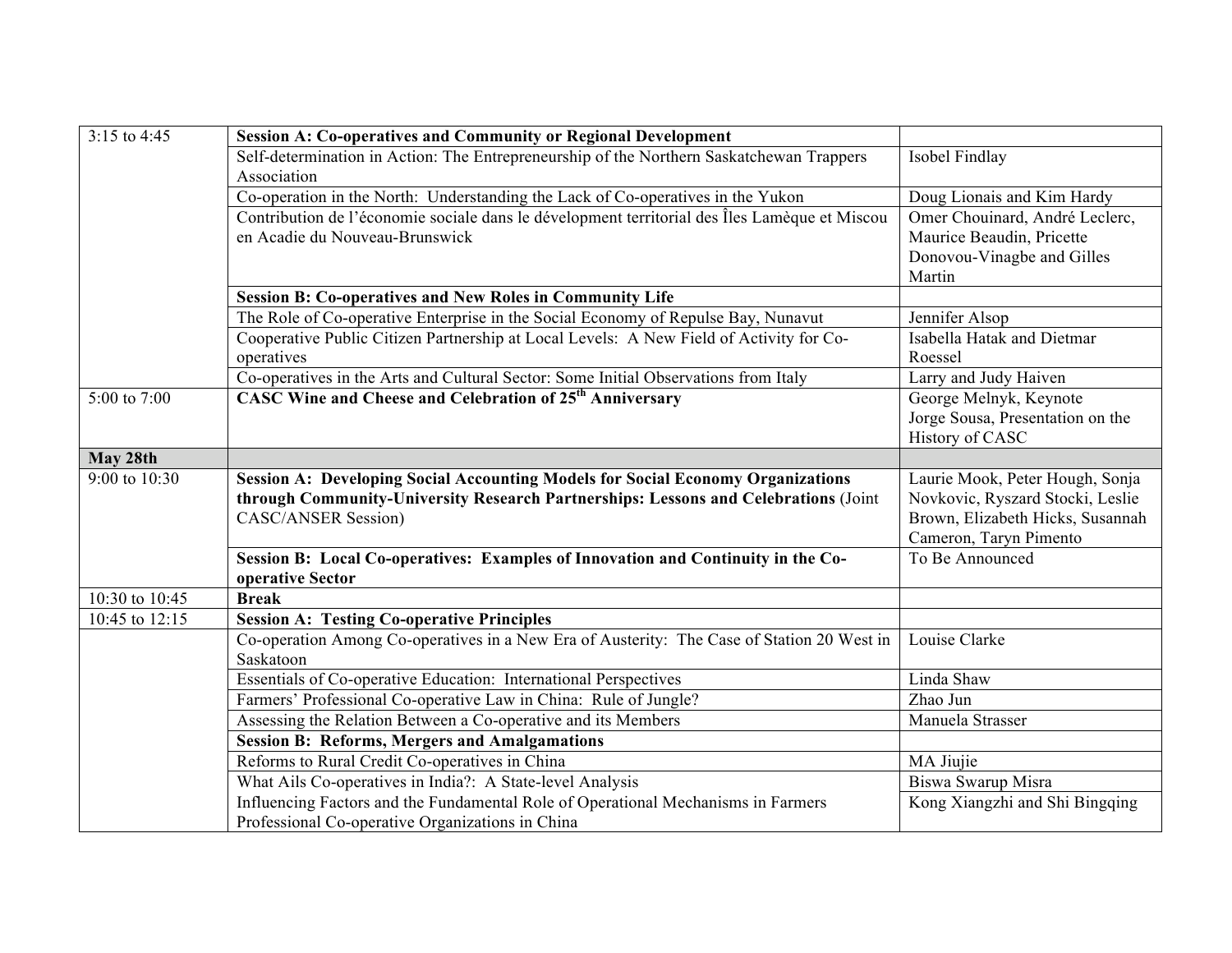|                   | The Impacts of Retail Co-op Amalgamations in Western Canada                                         | Dwayne Pattison and Roger          |
|-------------------|-----------------------------------------------------------------------------------------------------|------------------------------------|
|                   |                                                                                                     | Herman                             |
| $12:15$ to $1:15$ | <b>Lunch on Your Own</b>                                                                            |                                    |
| 1:15 to 2:45      | Session A: Social Enterprise (Joint CASC/ANSER Session)                                             |                                    |
|                   | The Limitations of Nonprofit Social Enterprise: Evidence from Two Ontario CED                       | Raymond Dart and Erin Clow         |
|                   | Organizations                                                                                       |                                    |
|                   | The Engagement of Faith-Based Organizations in the Social Economy in BC and Alberta                 | Robert (Bob) McKeon                |
|                   | Considering the Social Economy in Historical Perspective: Some Observations                         | Ian MacPherson and Janel Smith     |
|                   | Facilitating Social Learning and Innovation Through Social Enterprise: The Case of The              | Stephen Hill, Deborah Clifford and |
|                   | Learning Source                                                                                     | Linda Slavin                       |
|                   | <b>Session B: Co-operatives and Youth</b>                                                           |                                    |
|                   | An Overview of the Different Policy Frameworks and Organizational Support Systems for the           | Sonja Carrière                     |
|                   | Support and Development of Student Co-operatives in Quebec and Ontario                              |                                    |
|                   | Co-operatives: Enhancing Rural Community Health through Intergenerational Engagement                | Zane Hamm                          |
|                   | and Community Development                                                                           |                                    |
|                   | Education for the Next Generation: a Model of Co-operative Education                                | William Nelson                     |
|                   |                                                                                                     |                                    |
| 2:45 to 3:00      | <b>Break</b>                                                                                        |                                    |
| 3:00 to 4:30      | Session A: Co-operatives and Public Policy: Provincial, National and International                  |                                    |
|                   | <b>Perspectives</b>                                                                                 |                                    |
|                   | Surveying the Parameters of Social Economy Policy in Saskatchewan, Manitoba and Northern<br>Ontario | Cristine de Clercy                 |
|                   | Co-operative Development Policy in Canada                                                           | John Anderson                      |
|                   | Co-operative Policy and the Co-operatives Secretariat                                               | Christine Burton                   |
|                   | Assessment of the Status and Strategies of Cooperatives in National Development Plans in Iran       | Mazoud Ramezani and Amir           |
|                   |                                                                                                     | Mozafar                            |
|                   | <b>Session B: Social Co-operatives and Community Economic Development</b>                           |                                    |
|                   | Social Co-operatives and Community Economic Development in the United States                        | Christina Clamp                    |
|                   | Social Co-operatives and African American Economic and Social Development in the United             | Jessica Gordon Nembhard            |
|                   | <b>States</b>                                                                                       |                                    |
|                   | Leaders and Allies: The Role of Multi-stakeholder Co-operatives in Building an Inclusive            | Kama Soles                         |
|                   | Society                                                                                             |                                    |
|                   | Social Co-operatives and Enabling Legislation                                                       | Catherine Leviten-Reid             |
| 4:30 to 6:00      | <b>CASC AGM</b>                                                                                     |                                    |
| 6:15 to $9:00$    | <b>Joint Banquet with ANSER</b>                                                                     |                                    |